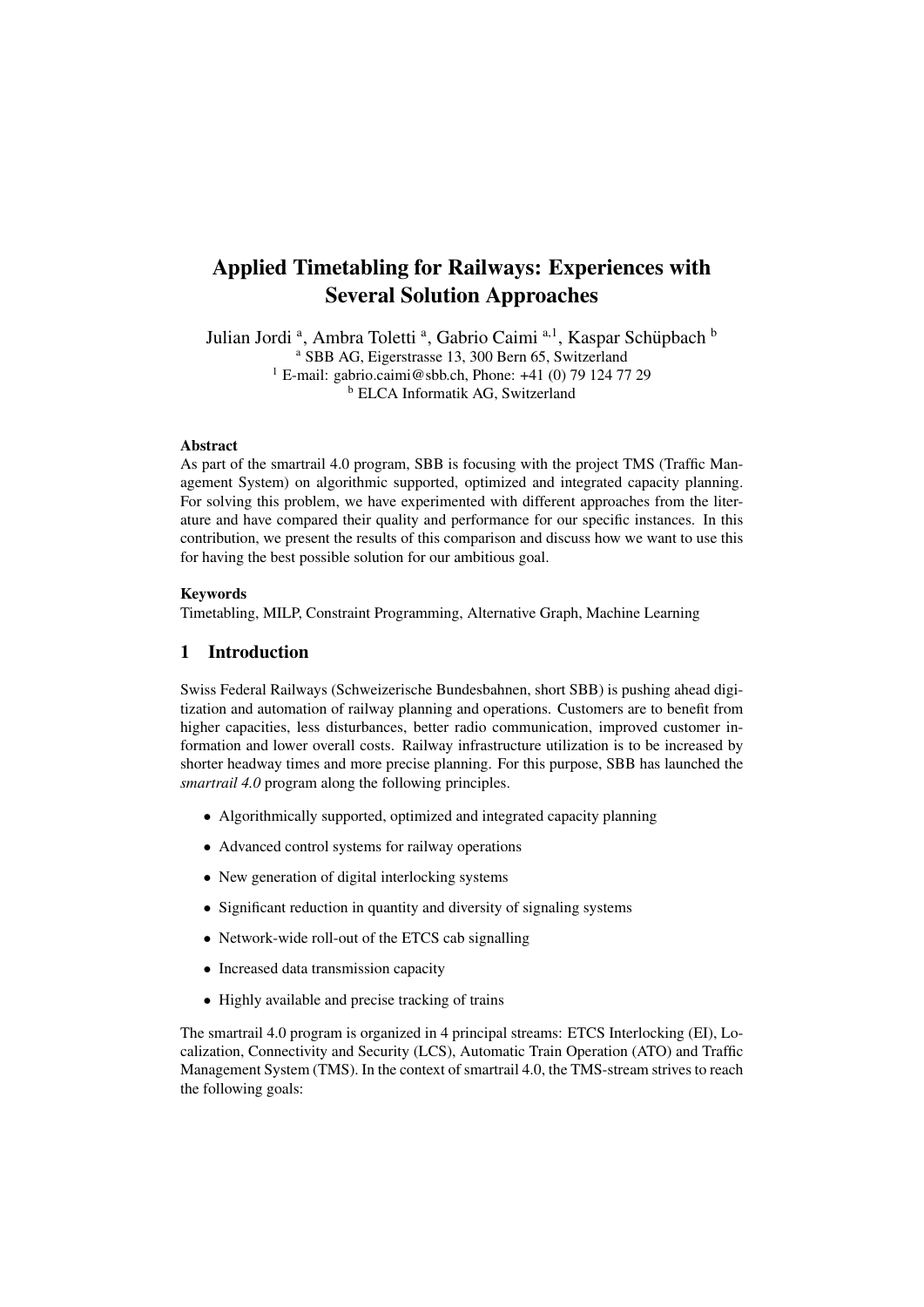- Integrated and automated planning
- Automation of the operations centers. The employee develops himself from user to manager of the system.
- Enabling of efficient, real-time and precise automation and control of train movements and speeds.
- Precise coordinated remote control of departure, driving and arrival of trains.

The opportunities for the railway system behind these goals are pointed out in Weidmann et al. (2014).

The program clearly aims for an evolutionary approach towards automation of the planning and operation systems, in order to realize improvements step by step. During transition, it is crucial to take the human factor and the interaction between manual and automated processes into account. Certain roles will have to prepare the inputs and have to understand and post-process computational results. Particularly in the long-term planning process with many commercial and political aspects, the human factor will remain still important for long time, even if also at this stage algorithmic decision support will be important.

The key factor for the success of TMS is to find the right approach which enables on the one hand to have a strong algorithmic performance to solve big instances of the size of Switzerland, and on the other hand to enable a continuous integration in the current processes, with particular focus on the man-machine interaction.

# 2 Problem Formulation

The timetabling rules we consider were set by experienced railway planners. Planners also provided the test scenarios on which the different formulations are tested (see 5.2).

The Timetabling Problem considered in this paper is as follows: Given a list of trains to be scheduled, and for each train

- a list of commercial requirements, such as earliest departure times, latest arrival times, minimum dwell times and connections to other trains.
- a directed acyclic *route graph* that defines the routes the train could take from origin to destination. Each arc in the graph is called a *route section* and has associated to it the minimum running time for this train on this edge and a list of resources that are occupied while the train is on this section. A section may also have a non-negative *penalty* attached that is counted in the objective function if this section is used in the solution

Choose for each train exactly one path from origin to destination in the route graph and assign to each node on this path a time such that

- all commercial requirements are satisfied
- all minimum running times on the route sections are satisfied
- no resource occupation conflict results
- the objective function (see below) is minimized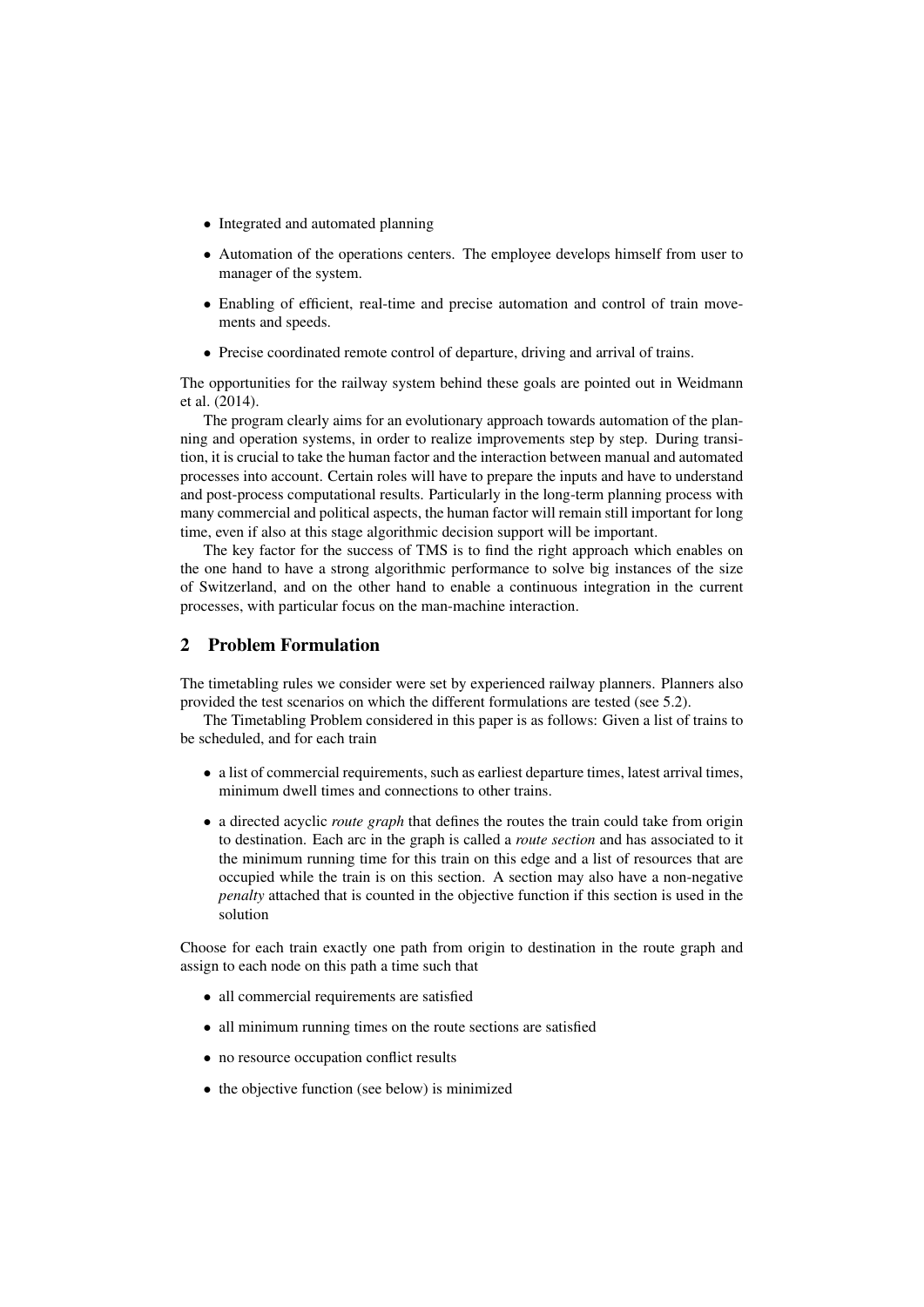The only commercial requirement that may be violated are latest arrival times. A violation of a latest arrival is a *delay*. All other rules are hard constraints. The *objective function* is the sum of all delays plus the sum of all route penalties for the chosen routes.

In this paper, we only consider *blocking* resources. To avoid *resource occupation conflicts*, it must be allocated to one train movement exclusively. The next train may only allocate it once the previous train has released it and a given release time has elapsed.

# 3 Approaches

### 3.1 MILP Model

One standard approach is to formulate this timetabling problem as a Mixed Integer Linear Programming (MILP) and to solve it by general-purpose MILP solvers. These can in principle solve instances to optimality, if problem size and computation time limits permit. For this study, we have used IBM Cplex Version 12.8.

In our model, each train run is modelled as a series of events with trip sections inbetween. Attached to the events are commercial requirements such as earliest/latest departure/arrival times and connections. The sections contain information on required process durations and resource occupations.

Continuous decision variable are introduced for the event times. Binary variables define the routing alternatives taken and the precedence order of train pairs on sections with common resource occupations.

Our model is similar to the ones described in Pellegrini et al. (2012) and Fischetti and Monaci (2015). Dependencies between event times are modelled as simple time difference constraints: Trip times, stop times, connection times and release times. Big-M constraints are used to switch off all constraints which become oblivious depending on binary routing and precedence decisions.

Different to Pellegrini et al. (2012) where each origin-destination route gets it own decision variable, we introduce one variable for each local routing alternative. Continuity of the local decisions is enforced by flow conservation constraints. Other differences are that we minimize the weighted sum of delays and that we currently omit constraints on rolling stock circulation.

As in Fischetti and Monaci (2015), we limit the maximum delay allowed for each event as hard constraint and only introduce precedence decision variables and constraints for pairs of trains, which are temporally close enough to be potentially conflicting.

Further we merge precedence decisions for resource occupations of neighboring sections, whenever change of precedence ordering is not possible.

A comparison of the solver performance with and without these enhancements is available in Schupbach et al. (2018).

### 3.2 CP Optimizer

IBM's CP Optimizer<sup>1</sup> (CPO for short) is a general-purpose constraint solver with a strong focus on scheduling problems. As part of this focus it provides *interval* variables out of the box as central model element. An interval variable represents an activity that is to be

<sup>1</sup>https://www.ibm.com/analytics/cplex-cp-optimizer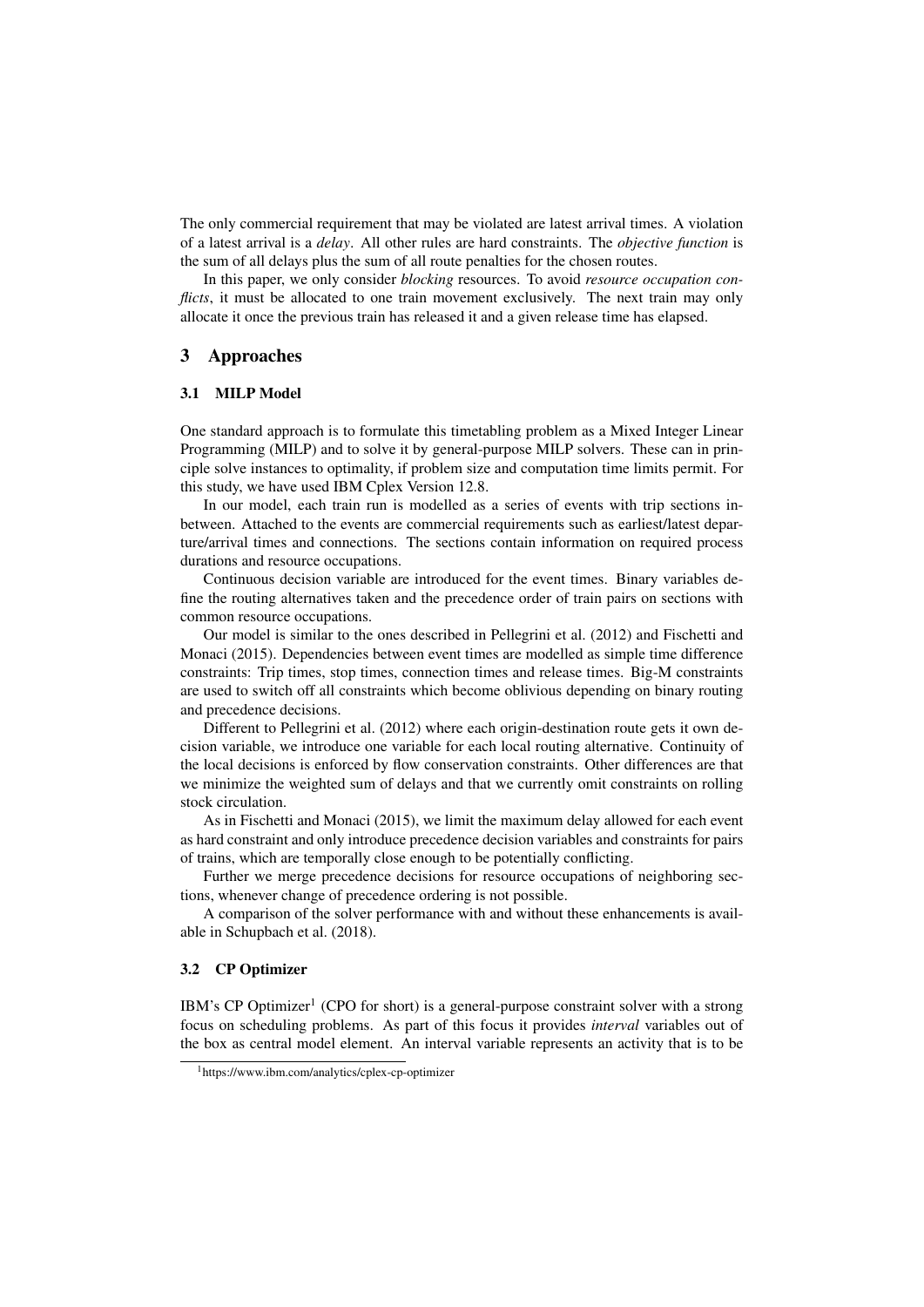planned. An expressive and intuitive constraint language is available to model conditions on the activities. See Laborie et al. (2018) for a general overview of CP Optimizer.

The expressiveness and flexibility of the language makes it comparatively easy to incorporate new planning rules into the model. In our experience this makes CPO especially suitable for prototyping new ideas before implementing them also in other solvers.

Also, CPO naturally allows a resource view on the problem, rather than a train-pair view as in 3.1 and 3.3. Instead of demanding that *for each train pair* occupying a common resource, one of the train has to precede the other, one constrains that *for each resource*, the intervals *of all trains* must not overlap. This leads to models that grow only linearly in the number of trains and thus remain fairly compact.

#### The CPO Model

For each route section of each service intention introduce an interval variable. It represents the activity of traveling through this route section for this service intention.

Time windows (such as earliest departure, latest arrival, etc.) are handled by setting the allowed domain of the associated interval variables accordingly. Similarly, minimum running times are guaranteed by setting a minimum length for the interval. For connections, introduce timing constraints such as startBeforeEnd between the appropriate intervals.

Resource occupation conflicts are avoided with appropriate no-overlap constraints. Routing alternatives are handled using the presence status of the intervals. Just as in the flow formulation for the MILP, one has to make sure that the solver chooses exactly one path through the routing graph for the solution.

### 3.3 ASP

Answer Set Programming (ASP) is a declarative problem solving approach. For our application we used Potassco, the library developed at Potsdam University. See Gebser et al. (2012) for a description of the language and tools. We transformed the problem described in section 2 into a set of declarations. Then, the Potassco grounder aggregated the declarations and defined the decision variables for the optimizer. These decision variables correspond to the routes and time events that are not naturally involved by the declarations. Finally, the optimizer selected the route and the time variables that return the best objective.

Similarly to the other formulations, for each route section of each service intention a binary decision must be taken. The selection of the previous section is a precondition for each route choice. Similarly to the MILP formulation (Section 3.1) time variables represent the entrance of a train into a section and the exit from the last sections.

The time variables are linked together via difference logic constraints see for example Kaminski et al. (2017), which are linear inequalities that are activated when the declared preconditions are satisfied (cfr. Big-M in Section 3.1). For instance, minimum travelling time constraints are activated if the corresponding route sections are selected. Analogously, minimum time separations are activated if different trains are routed through common resources.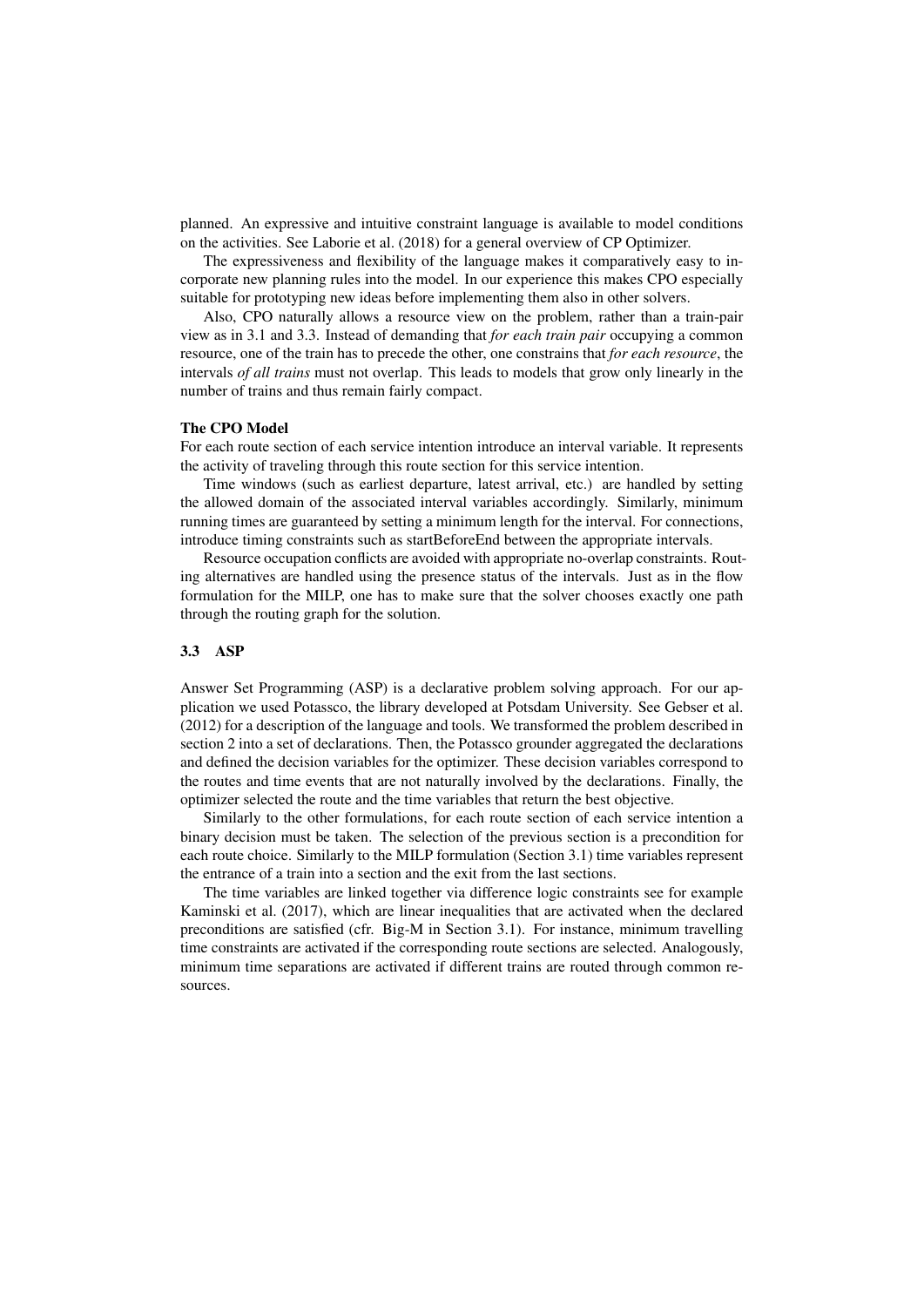#### 3.4 Alternative Graph Library

The Alternative Graph Library (AGLib) is an academic optimization framework specialized for scheduling and routing trains in real-time. <sup>2</sup>

As described in Samà et al. (2015), the solver splits scheduling and routing into separate steps. Starting from an initial set of routes, the first schedule is computed applying a branch-and-bound scheme on the so-called alternative graph. Then, in the routing step, neighborhood search algorithms look for improving routings. Applying scheduling and routing steps alternatingly, AGLib iteratively improves solution quality.

The objective function built into AGLib is the minimization of the maximum delay, measured over all events. When comparing to the cost function described in the challenge formulation, this can lead to different optimal solutions and needs to be kept in mind when reading the following results section 5.

# 4 SBB Crowd Sourcing Challenge on Train Schedule Optimization

From August through November 2018 SBB conducted a crowd-sourcing Challenge<sup>3</sup> to solicit algorithms for solving the timetabling problem described in section 2.

By design, the challenge was limited to a fixed set of nine problem instances. Due to technical limitations, it was not possible to evaluate the algorithms on an independent test set. This setup probably explains why greedy approaches were so successful, as they could be fine-tuned on these particular instances. Nonetheless, the winning algorithms appear reasonably generic, using at most a handful of parameters.

Among the leading participants a wide variety of approaches and technologies were tried. A common theme among the very best submissions was the use of greedy algorithms, although MILP and Constraint Programming approaches as well as enhancing greedy scheduling with reinforcement learning techniques (Q-Learning) were also quite successfully applied.

Some of the leading participants have made their code publicly available<sup>4</sup>. We encourage an academic review and possible extension of these ideas. In particular, we point out an interesting greedy approach (4.1) and an approach incorporating reinforcement learning ideas (4.2).

# 4.1 Greedy Scheduling using Resource Usage Density

The winning algorithm<sup>5</sup> of the Challenge greedily solves the most *critical* conflicts first. A *conflict* is defined as any two train sections that potentially occupy a common resource simultaneously. This also takes into account routing alternatives (so there may be many conflicts on a given resource between two trains). *Criticality* of a conflict is determined by a function that takes into account usage density of the associated resource and the planning flexibility of the associated trains (if the trains have a large time window, the conflict is not

<sup>&</sup>lt;sup>2</sup>Many Thanks to Andrea D'Ariano and Marcella Samá from the Roma Tre University for sharing AGLib with SBB for evaluation purposes.

<sup>&</sup>lt;sup>3</sup>https://www.crowdai.org/challenges/train-schedule-optimisation-challenge

<sup>&</sup>lt;sup>4</sup>Links to the code repositories are embedded in the following discussion thread on the challenge site: https://www.crowdai.org/topics/what-tools-did-you-use/discussion

<sup>5</sup>https://github.com/iquadrat/sbb-train-scheduler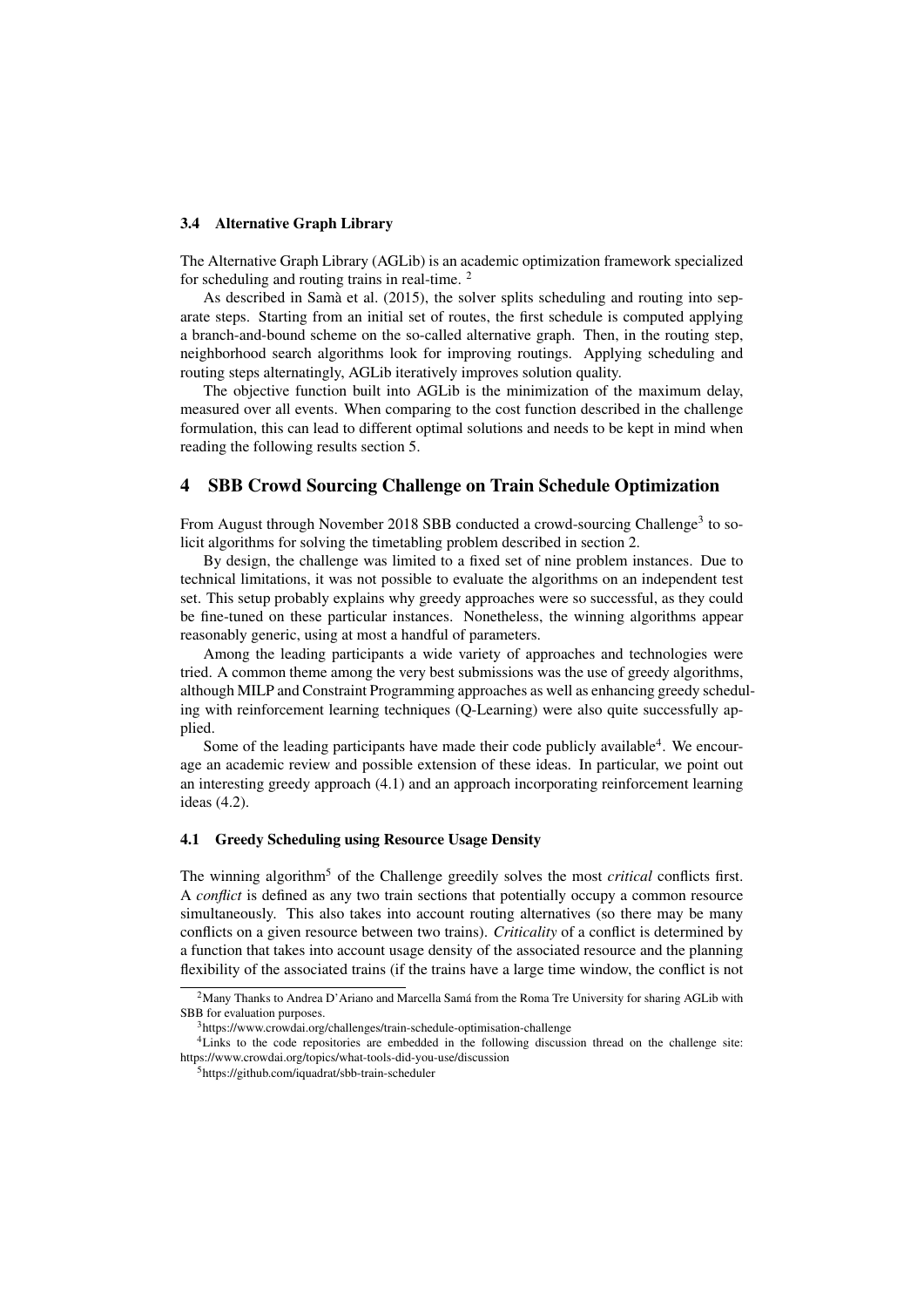critical).

For each conflict, at most four resolutions are possible: Train 1 before Train 2, vice versa, Train 1 takes a different path, Train 2 takes a different path. These resolutions are again weighted and the preferred resolution is greedily applied. If a resolution leads to infeasibilty, the next one is tried. If all lead to infeasibilities, backtrack to previous conflict.

This greedy approach is similar in spirit to some Travel Advance Heuristics (TAH), such as the *critical first*-TAH in Khadilkar (2017), but it takes into account routing alternatives and the inherent flexibility of service intentions.

The algorithm is a satisfiability solver, not an optimizer. It stops after the first feasible solution has been found. The maximum allowed train-wise and total delays can be specified via parameters.

### 4.2 Reinforcement Learning for Railway Scheduling

To the best of our knowledge, applications of Machine Learning methods to railway scheduling are still very limited. Only quite recently have some encouraging results been published, for example by Khadilkar (2018).

In the challenge, one solver $<sup>6</sup>$  used a discrete event simulator augmented with reinforce-</sup> ment learning techniques. The simulator tries to schedule trains one section at a time on a first-come-first-served basis. In each step, the simulator looks at the train and where on its route it is currently located. It then checks whether the train can proceed. If not (for example if it has to wait for a connection, or all following sections are occupied), it waits a fixed amount of seconds. If it *can* proceed, the next route section is chosen  $\epsilon$ -greedily among all possible ones. That is, with probability  $(1-\epsilon)$  the route with highest *desirability* is chosen and with probability  $\epsilon$  a random choice is made. How *desirable* the route sections are is encoded in a table. These values are initialized and then updated (learned) during the simulation episodes. Choices that lead to delays are penalized. An episode finishes when all trains have reached their destination. When an episode finishes, a new one is immediately started. This repeats until the time limit is reached.

While the specific algorithm used is very rudimentary and the effectiveness of the learning questionable, it nevertheless offers a glimpse into methods that appear to hold great potential - as evidenced by the success of reinforcement learning in other fields, such as Google's AlphaZero.

# 5 Tests and Results

# 5.1 Test Setup

We evaluate the different solvers on the problem instances of the Crowd Sourcing Challenge<sup>7</sup>. These instances are derived from the actual timetable on the triangle of lines Zurich - Thalwil, Thalwil - Chur and Thalwil - Lucerne. They differ in the time window they cover and the number of routing alternatives available to the trains. The complexity of the instances generally increases with their number. Instance 01 is too trivial to be interesting and is excluded. Instance 02 contains 58 trains with virtually no routing alternatives for a

<sup>6</sup>https://github.com/deuxnids/sbb challenge

<sup>7</sup>https://github.com/crowdAI/train-schedule-optimisation-challenge-starter-kit/tree/master/problem instances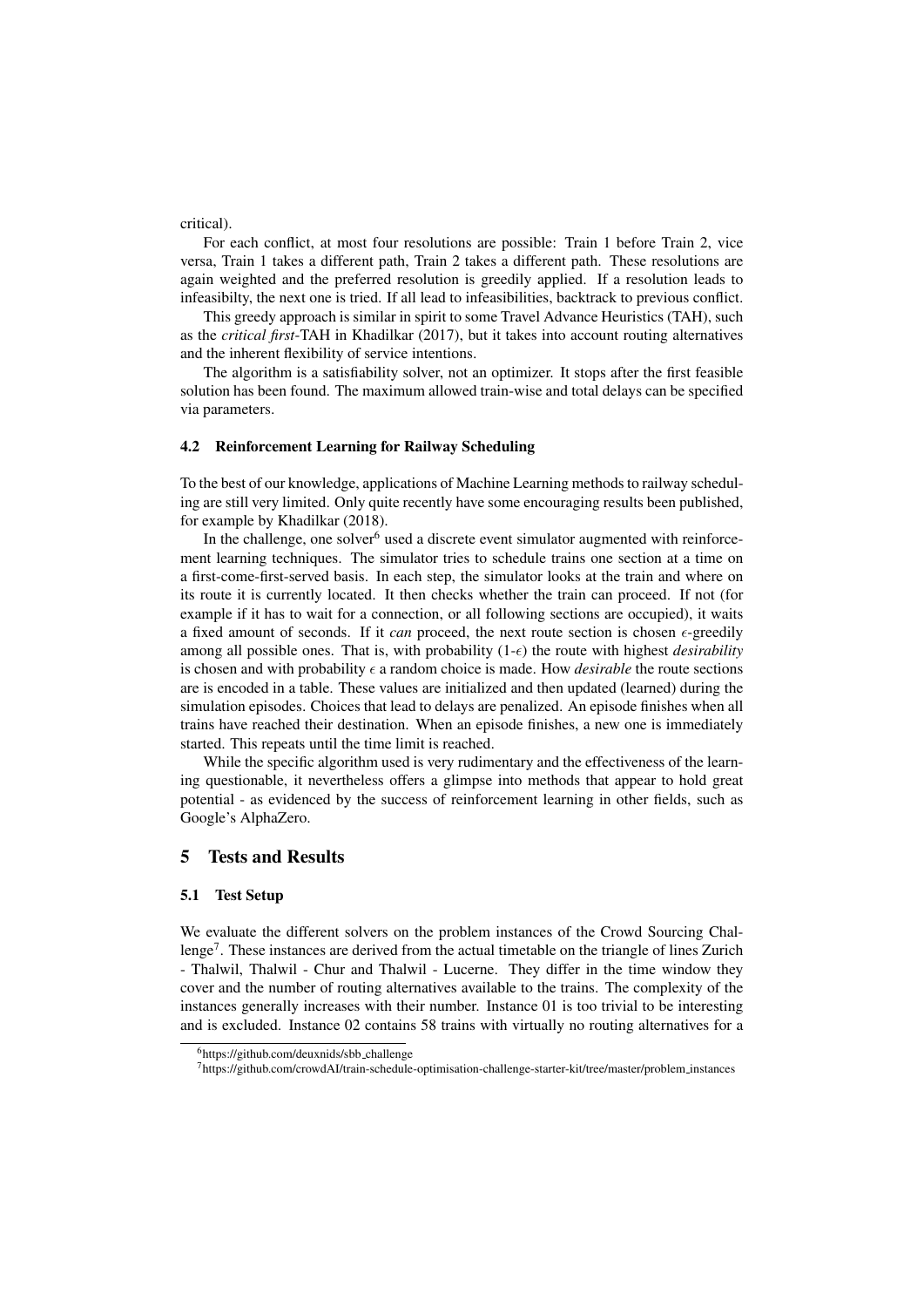total of roughly 4300 route sections. Instance 09 contains 287 trains and with all routing alternatives a total of over 34000 route sections.

Most instances are solvable with zero delay. In this sense, they represent a 'normal' planning scenario where trains are scheduled without disturbances and with enough capacity on the network available. Instance 05 is special in that it simulates the effect of the closure of one track on a double track line and it is not solvable without significant delay; its optimal objective value is 32.98.

The solvers are run on pods in a cloud platform configured to have a CPU limit of 8 cores and 40GB of RAM, with the exception of the crowdsourced solver IQUADRAT, which is run on an office notebook with Intel i5-6300U CPU @ 2.4GHz and 12 GB of RAM. To simulate 8 usable cores, IQUADRAT, as a single-threaded solver, is run with the 8 different configurations listed in 1.

The solver MILP-ND (as in 'no-delay') uses the MILP model as described in 3.1, but assumes that no delay is allowed for any train. This drastically reduces the model size and search space compared to the MILP solver, where a maximum delay of 30 minutes for each train is assumed.

Timeout for all solvers and instances is 900 seconds.

|             |                                                    | ∼ |                                              |
|-------------|----------------------------------------------------|---|----------------------------------------------|
| max_penalty | max_penalty_per_intention connetion_badness_factor |   | provides best<br>solution<br>for<br>instance |
| 0           |                                                    |   | 01, 02, 03, 06,<br>07, 08, 09                |
| 5           |                                                    |   | 04                                           |
| 10          |                                                    |   |                                              |
| 20          |                                                    |   |                                              |
| 20          | 10                                                 |   |                                              |
| 40          | 10                                                 |   |                                              |
| 40          | 15                                                 |   | 05                                           |
| 60          |                                                    |   |                                              |

Table 1: Settings used for the IQUADRAT solver

#### 5.2 Results and Discussion

Table 2 summarizes the results. We observe the following patterns.

The MILP solver shows decent results for smaller and medium-sized instances. In particular, it can prove optimality for instances 02-04. With bigger instances with more routing alternatives, computation times quickly explode. The no-delay feasiblity checker MILP-ND can solve much larger instances, also 06-08, provided they are feasible.

Instance 05 with the closed track, which is not solvable with zero delay, is best solved by IQUADRAT and AGLib. AGLib impresses by mostly keeping up with the other solvers while only using one CPU core. Instance 05, in particular, highlights how AGLib is very efficient in improving the initial train routes in the right place and at the right time, namely where and when it is most critical. AGLib has problems with instance 09 since the initial route given to each train in the input file is not feasible in terms of computing a conflict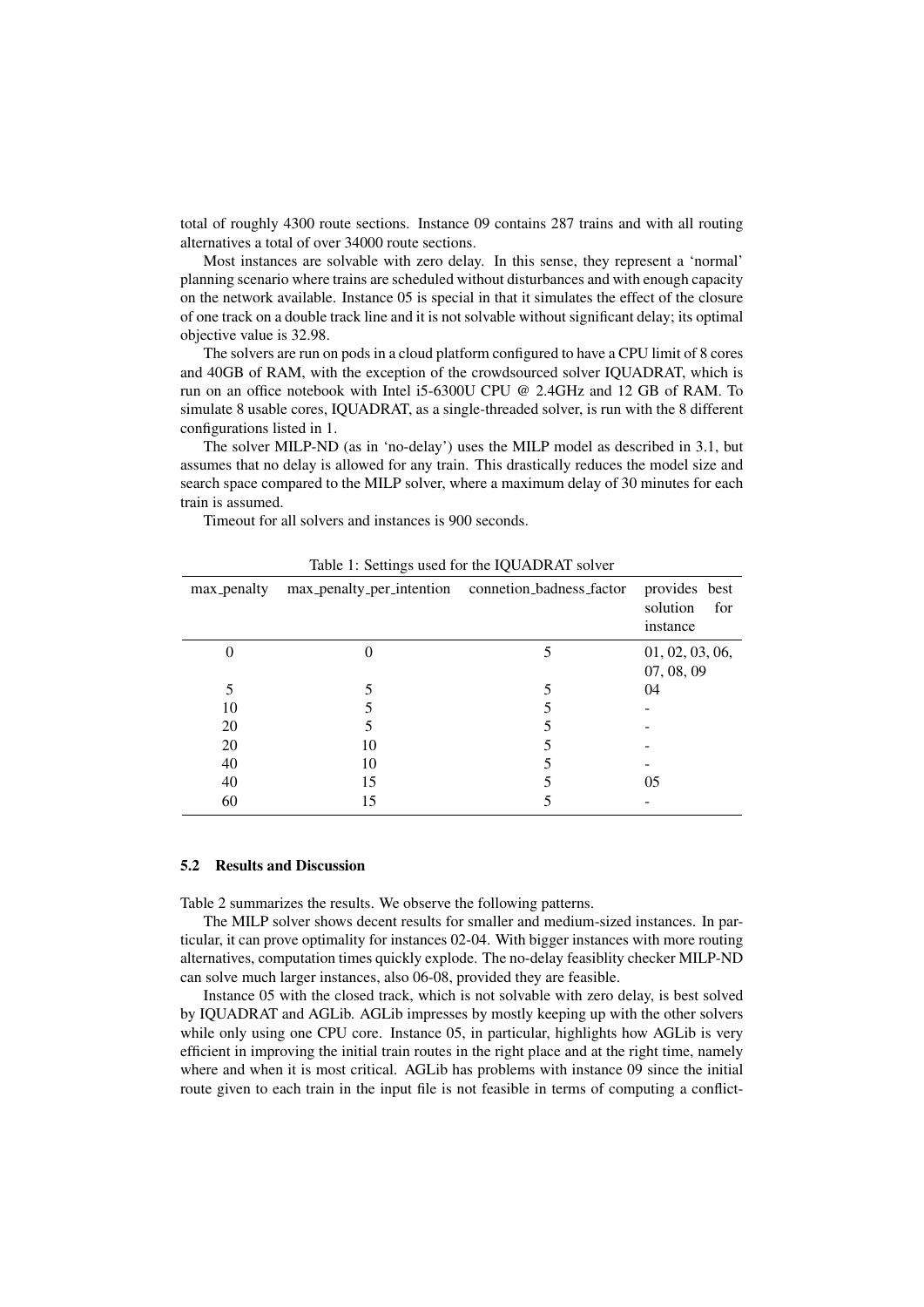free train schedule. A future version of AGLib is expected to be able to recover from such infeasibilities.

In the set of instances used for this comparison, the algorithm by IQUADRAT works exceptionally well as a feasibility checker for a provided bound. For the medium and larger instances that are solvable with zero delay, it finds solutions much quicker than all other approaches. Further study with a larger variety of instances should be performed to assess the validity of the approach in general.

CPO is an all-rounder in the wide range of scenarios 02-08, but is outperformed by the specialists for with/without delay instances. ASP shows decent results for smaller and medium-sized instances but, same as bare MILP, does not inherenty scale. Model building, grounding and solving would have to be wrapped into an iterative framework that solves complicated instances step by step.

Table 2: Solve durations for the problem instances. Numbers represent average solve duration in seconds. Numbers in parentheses represent the objective value of the best solution found. Note that CPO and AGLib use different objective functions, cf. 3.2 and 3.4. 'infeas.' means the problem is infeasible. 'no sol' means the solver provided no feasible solution within the time limit.

| Instance | <b>MILP</b>    | <b>MILP-ND</b> | <b>CPO</b>     | ASP            | AGLib           | <b>IQUADRAT</b> |
|----------|----------------|----------------|----------------|----------------|-----------------|-----------------|
| 02       | 8.8<br>(0)     | 1.4<br>(0)     | 7.6<br>(0.6)   | 23<br>(0)      | 4.3<br>(0.2)    | 4.0<br>(0)      |
| 03       | 49<br>(0)      | 3.0<br>(0)     | 15<br>(1.4)    | 52<br>(0)      | 8.9<br>(0.5)    | 8<br>(0)        |
| 04       | 164<br>(0.08)  | 8.8<br>(1)     | 20<br>(15.8)   | 80<br>(1)      | 18<br>(7.5)     | 16<br>(4.7)     |
| 05       | 900<br>(57.83) | infeas.        | 900<br>(84.4)  | 900<br>(44.85) | 321<br>(124.6)  | 391<br>(39.95)  |
| 06       | no sol.        | 219<br>(0)     | 211<br>(161.2) | no sol.        | 1409<br>(105.9) | 75<br>(0)       |
| 07       | no sol.        | 613<br>(0)     | 276<br>(218)   | no sol.        | 699<br>(133.2)  | 128<br>(0)      |
| 08       | no sol.        | 266<br>(0)     | 100<br>(99.6)  | no sol.        | 338<br>(141.3)  | 44<br>(0)       |
| 09       | no sol.        | no sol.        | no sol.        | no sol.        | no sol.         | 277<br>(0)      |

# 6 Conclusions and Outlook

In this paper, we have compared several different solution methods for the specific train scheduling problem (routing and timetabling) that we face at SBB. We can conclude that solving routing and scheduling in one MILP-instance seems to be too much for larger instances. A MILP model remains in any case our benchmark for solving smaller instances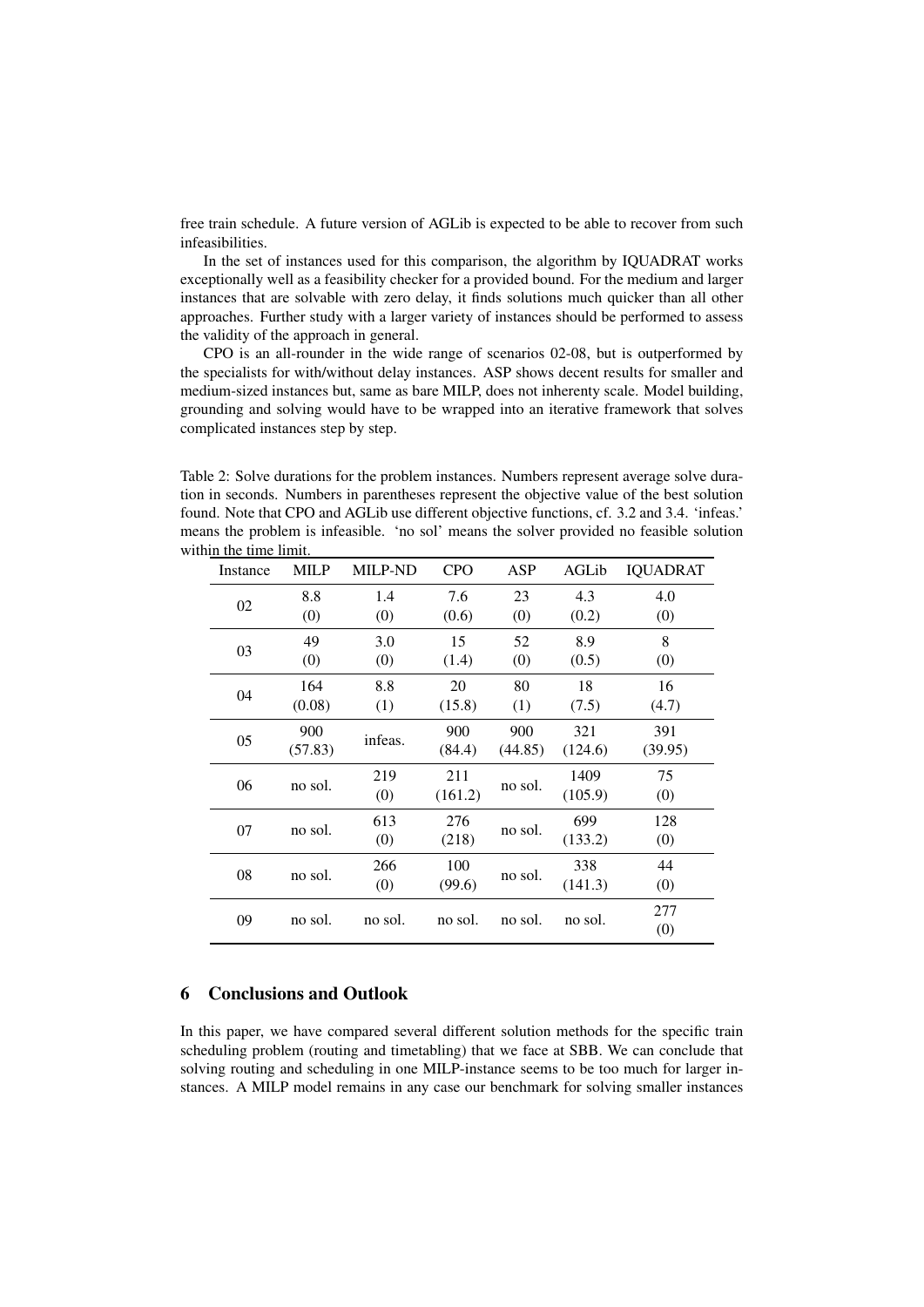exactly. None of the approaches alone will work for the system we need to build, in terms of size but also in terms of business requirements (the 9 instances analyzed in this paper are still small compared to what we have to solve in reality). Therefore, we are of the opinion that decomposition methods for solving the problem are unavoidable.

This comparison also gave us some input to continue our work towards increasing the tractable scenario sizes. We plan to pursue the following research directsion:

- Implement iterative MILP solvers using row and column generation, thereby reducing model size.
- The strategy of first solving a no-delay feasibility problem with reduced search space is promising for each of the solvers.
- Further investigation of routing and scheduling heuristics of AGlib and evaluate possibilities for parallelization.

Furthermore, we see much promise in combining different solvers by sharing solutions across them. For example, we plan to use initial solutions from quick heuristic solvers, such as AGLib, ans using them as starting solutions for the MILP-solvers, or even inject them during a solve run.

# References

- M. Fischetti and M. Monaci. Using a general-purpose MILP solver for the practical solution of real-time train rescheduling. Technical report, 2015.
- M. Gebser, R. Kaminski, B. Kaufmann, and T. Schaub. *Answer Set Solving in Practice*. Synthesis Lectures on Artificial Intelligence and Machine Learning. Morgan & Claypool Publishers, 2012.
- R. Kaminski, T. Schaub, and P. Wanko. A tutorial on hybrid answer set solving with clingo. In G. Ianni, D. Lembo, L. Bertossi, B. Faber, W.and Glimm, G. Gottlob, and S. Staab, editors, *13th International Summer School of the Reasoning Web*, volume 10370 of *Lecture Notes in Computer Science*, page 167–203. Springer-Verlag, 2017.
- H. Khadilkar. Scheduling of vehicle movement in resource-constrained transportation networks using a capacity-aware heuristic. In *Proceedings of the American Control Conference*, 2017.
- H. Khadilkar. A Scalable Reinforcement Learning Algorithm for Scheduling Railway Lines. *IEEE Transactions on Intelligent Transportation Systems*, pages 1–11, 2018.
- P. Laborie, J. Rogerie, P. Shaw, and P. Vilím. IBM ILOG CP optimizer for scheduling: 20+ years of scheduling with constraints at IBM/ILOG. *Constraints*, 2018.
- P. Pellegrini, G. Marliere, and J. Rodriguez. Real time railway traffic management mod- ` eling track-circuits. In *ATOMOS 2012, 12th Workshop on Algorithmic Approaches for Transportation Modelling, Optimization, and Systems*, page 12p, France, Sept. 2012.
- M. Sama, A. D'Ariano, D. Pacciarelli, and F. Corman. A variable neighborhood search for ` fast train scheduling and routing during disturbed railway traffic situations. *Computers & Operations Research*, 01 2015.
- K. Schupbach, G. Caimi, and J. Jordi. Towards Automated Capacity Planning in Railways. In *IRSA 2017: Proceedings: 1st International Railway Symposium Aachen, Germany, 28-30 November 2017*, pages 310–325, Aachen, Nov 2018. 1st International Railway